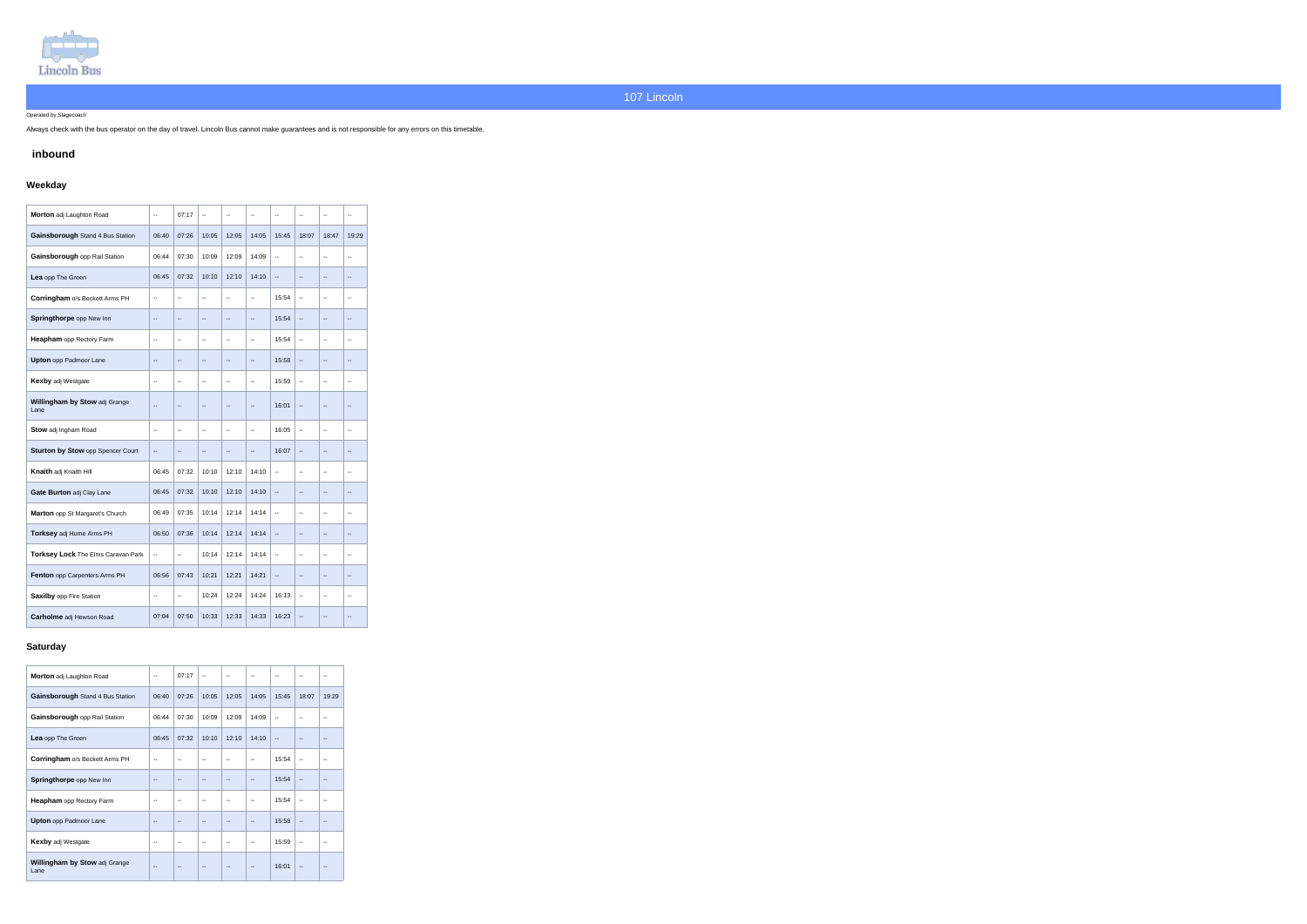| <b>Stow</b> adj Ingham Road               | --    |               |       |       | $\overline{a}$ | 16:05 | $\overline{\phantom{a}}$ | --  |
|-------------------------------------------|-------|---------------|-------|-------|----------------|-------|--------------------------|-----|
| Sturton by Stow opp Spencer Court         | --    |               |       |       |                | 16:07 | $- -$                    |     |
| Knaith adj Knaith Hill                    | 06:45 | 07:32         | 10:10 | 12:10 | 14:10          | $-$   | --                       | --  |
| <b>Gate Burton adj Clay Lane</b>          | 06:45 | 07:32         | 10:10 | 12:10 | 14:10          | $-$   |                          |     |
| Marton opp St Margaret's Church           | 06:49 | 07:35         | 10:14 | 12:14 | 14:14          | $-$   | --                       | --  |
| <b>Torksey</b> adj Hume Arms PH           | 06:50 | 07:36         | 10:14 | 12:14 | 14:14          |       |                          |     |
| <b>Torksey Lock</b> The Elms Caravan Park | --    | $\sim$ $\sim$ | 10:14 | 12:14 | 14:14          | --    | $\overline{\phantom{a}}$ | --  |
| <b>Fenton</b> opp Carpenters Arms PH      | 06:56 | 07:43         | 10:21 | 12:21 | 14:21          |       |                          | --  |
| <b>Saxilby opp Fire Station</b>           | --    |               | 10:24 | 12:24 | 14:24          | 16:13 | $\overline{\phantom{a}}$ | $-$ |
| Carholme adj Hewson Road                  | 07:04 | 07:50         | 10:33 | 12:33 | 14:33          | 16:23 | $\overline{\phantom{a}}$ |     |

# **outbound**

### **Weekday**

| Lincoln Bay I Central Bus Station  | --                       | $\ddotsc$                | $\ddotsc$                | 07:40                    | 09:05                    | 11:05                    | 13:05                    | 15:05                    | 17:05          |
|------------------------------------|--------------------------|--------------------------|--------------------------|--------------------------|--------------------------|--------------------------|--------------------------|--------------------------|----------------|
| <b>Saxilby adj Fire Station</b>    | --                       | $\overline{a}$           | $\overline{a}$           | 07:54                    | 09:19                    | 11:19                    | 13:19                    | 15:19                    | 17:19          |
| Fenton adj Carpenters Arms PH      | --                       | $\overline{a}$           | $\sim$                   | $\overline{a}$           | 09:27                    | 11:27                    | 13:27                    | 15:27                    | 17:27          |
| Torksey Lock The Elms Caravan Park | $\overline{a}$           | $\sim$                   | $\sim$                   | $\sim$                   | 09:30                    | 11:30                    | 13:30                    | 15:30                    | 17:30          |
| Torksey opp Hume Arms PH           | --                       | $\overline{\phantom{a}}$ | $\overline{\phantom{a}}$ | $\overline{\phantom{a}}$ | 09:30                    | 11:30                    | 13:30                    | 15:30                    | 17:30          |
| Marton adj St Margaret's Church    | --                       | $\overline{a}$           | $\overline{\phantom{a}}$ | $-$                      | 09:34                    | 11:34                    | 13:34                    | 15:34                    | 17:34          |
| Sturton by Stow adj Spencer Court  | Ξ.                       | $\sim$                   | $\ddotsc$                | 08:01                    | $\overline{\phantom{a}}$ | Ξ.                       | $\sim$                   | Ξ.                       | $\sim$         |
| Stow opp Ingham Road               | $\overline{a}$           | $\overline{a}$           | $\sim$                   | 08:07                    | $\overline{\phantom{a}}$ | Ξ.                       | $\overline{\phantom{a}}$ | Ξ.                       | $\overline{a}$ |
| Willingham by Stow opp Grange Lane | Ξ.                       | $\overline{\phantom{a}}$ | $\overline{\phantom{a}}$ | 08:08                    | $\ddotsc$                | Ξ.                       | $\overline{\phantom{a}}$ | $\overline{\phantom{a}}$ | $\overline{a}$ |
| <b>Kexby</b> opp Westgate          | $\overline{\phantom{a}}$ | $\overline{\phantom{a}}$ | $\overline{\phantom{a}}$ | 08:11                    | $\overline{\phantom{a}}$ | $\overline{\phantom{a}}$ | $\overline{\phantom{a}}$ | $\overline{a}$           | --             |
| <b>Upton</b> adj Padmoor Lane      | $\overline{a}$           | $\ddotsc$                | $\mathbf{L}$             | 08:11                    | $\frac{1}{2}$            | $\ddotsc$                | $\ddotsc$                | $\ddotsc$                | $\sim$ $\sim$  |
| Gate Burton opp Clay Lane          | --                       | $\overline{a}$           | $\overline{a}$           | $\overline{a}$           | 09:35                    | 11:35                    | 13:35                    | 15:35                    | 17:35          |
| Knaith opp Knaith Hill             | --                       | $\overline{\phantom{a}}$ | $\overline{\phantom{a}}$ | $\overline{\phantom{a}}$ | 09:35                    | 11:35                    | 13:35                    | 15:35                    | 17:35          |
| Lea adj The Green                  | --                       | $\overline{\phantom{a}}$ | $\overline{\phantom{a}}$ | --                       | 09:35                    | 11:35                    | 13:35                    | 15:35                    | 17:35          |
| Gainsborough o/s Rail Station      | Ξ.                       | $\sim$                   | $\sim$                   | $\overline{\phantom{a}}$ | 09:41                    | 11:41                    | 13:41                    | 15:41                    | 17:41          |
| <b>Heapham</b> adj Rectory Farm    | Ξ.                       | $\overline{\phantom{a}}$ | $\overline{\phantom{a}}$ | 08:15                    | $\overline{\phantom{a}}$ | $\overline{\phantom{a}}$ | $\sim$                   | Ξ.                       | $\overline{a}$ |
| Springthorpe adj New Inn           | --                       | $\sim$                   | $\ddotsc$                | 08:15                    | $\overline{\phantom{a}}$ | $\overline{a}$           | $\sim$                   | Ξ.                       | $\sim$         |
| Corringham opp Beckett Arms PH     | --                       | $\qquad \qquad -$        | $\overline{a}$           | 08:22                    | $\overline{\phantom{a}}$ | $\qquad \qquad -$        | $\qquad \qquad -$        | $\overline{a}$           | --             |
| Gainsborough adj Miller Road       | 05:46                    | 06:26                    | 07:11                    | 08:23                    | $\overline{\phantom{a}}$ | $\overline{\phantom{a}}$ | $\overline{a}$           | $-$                      | $\overline{a}$ |

### **Saturday**

| <b>Lincoln</b> Bay I Central Bus Station  | --                       |                   | --    | 07:40             | 09:05 | 11:05 | 13:05                    | 15:05 | 17:05 |
|-------------------------------------------|--------------------------|-------------------|-------|-------------------|-------|-------|--------------------------|-------|-------|
| <b>Saxilby adj Fire Station</b>           | --                       |                   | $- -$ | 07:54             | 09:19 | 11:19 | 13:19                    | 15:19 | 17:19 |
| <b>Fenton</b> adj Carpenters Arms PH      | $\overline{\phantom{a}}$ | $\qquad \qquad -$ | $- -$ | $\qquad \qquad -$ | 09:27 | 11:27 | 13:27                    | 15:27 | 17:27 |
| <b>Torksey Lock The Elms Caravan Park</b> | $\overline{a}$           |                   |       | --                | 09:30 | 11:30 | 13:30                    | 15:30 | 17:30 |
| <b>Torksey</b> opp Hume Arms PH           | --                       |                   | --    | --                | 09:30 | 11:30 | 13:30                    | 15:30 | 17:30 |
| <b>Marton</b> adj St Margaret's Church    | ٠.                       |                   |       | --                | 09:34 | 11:34 | 13:34                    | 15:34 | 17:34 |
| Sturton by Stow adj Spencer Court         | --                       | --                | $- -$ | 08:01             | $-$   | $-$   | $\overline{\phantom{m}}$ |       | --    |